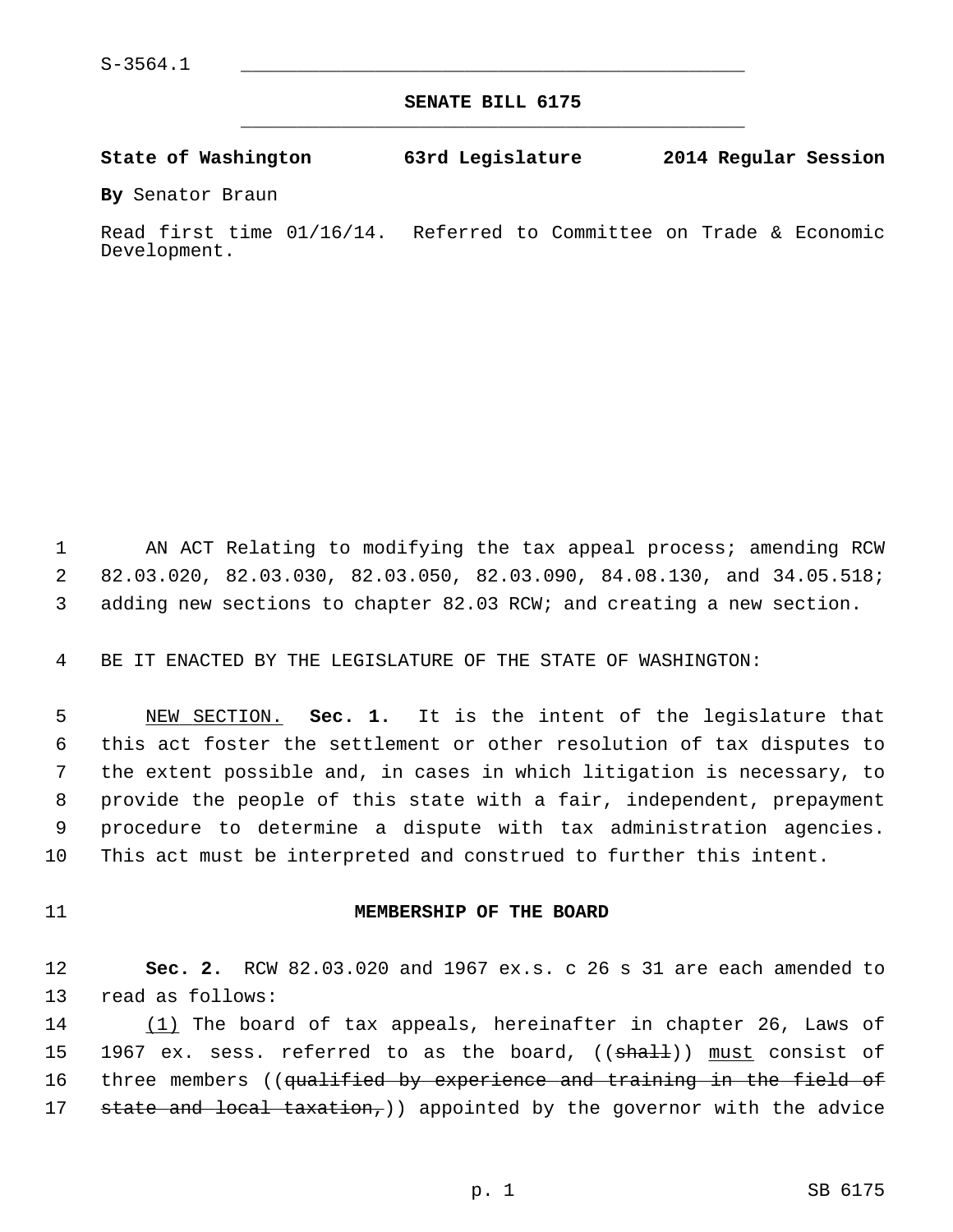1 and consent of the senate( $\left(\frac{1}{2}, \frac{1}{2}, \frac{1}{2}\right)$  and  $\frac{1}{2}$  and  $\frac{1}{2}$  and  $\frac{1}{2}$  and  $\frac{1}{2}$  and  $\frac{1}{2}$  and  $\frac{1}{2}$  and  $\frac{1}{2}$  and  $\frac{1}{2}$  and  $\frac{1}{2}$  and  $\frac{1}{2}$  and  $\frac{1}{2}$  and  $\frac{1}{2$ 2 of appointment or during their terms shall be members of the same 3 political party)).

 (2) No person may be appointed as a member of the board unless at the time of appointment the individual has substantial knowledge of the tax law and substantial experience making the record in a tax case suitable for judicial review.

 8 **Sec. 3.** RCW 82.03.030 and 1967 ex.s. c 26 s 32 are each amended to 9 read as follows:

10  $(1)$  Members of the board (( $shall$ )) must be appointed for a term of 11 six years and until their successors are appointed and have qualified. 12 In case of a vacancy, it  $((shaH))$  must be filled by appointment by the 13 governor for the unexpired portion of the term in which said vacancy 14 occurs((: PROVIDED, That the terms of the first three members of the 15 board shall be staggered so that one member shall be appointed to serve 16 until March 1, 1969, one member until March 1, 1971, and one member 17 until March 1, 1973)).

 (2) Whenever a member of the board is absent, disqualified, or for any other reason unable to perform his or her duties, and it appears to the governor that it is advisable that the services of an additional member be provided, the governor may appoint a member, pro tempore of the board. Any person appointed member pro tempore of the board must have the qualifications set forth in RCW 82.03.020(2) and may not serve for a term longer than one year. This appointment may be renewed once.

25 **Sec. 4.** RCW 82.03.050 and 2013 c 23 s 311 are each amended to read 26 as follows:

27 The board ((shall)) must operate on ((either a part-time or)) a 28 full-time basis( $\sqrt{7}$  as determined by the governor. If it is determined 29 that the board shall operate on a full-time basis, each member of the 30 board shall receive an annual salary to be determined by the governor. 31 If it is determined that the board shall operate on a part-time basis, 32 each member of the board shall receive compensation on the basis of 33 seventy-five dollars for each day spent in performance of his or her 34 duties, but such compensation shall not exceed ten thousand dollars in 35 a fiscal year)). Each member of the board must receive an annual 36 salary no less than that provided for superior court judges under RCW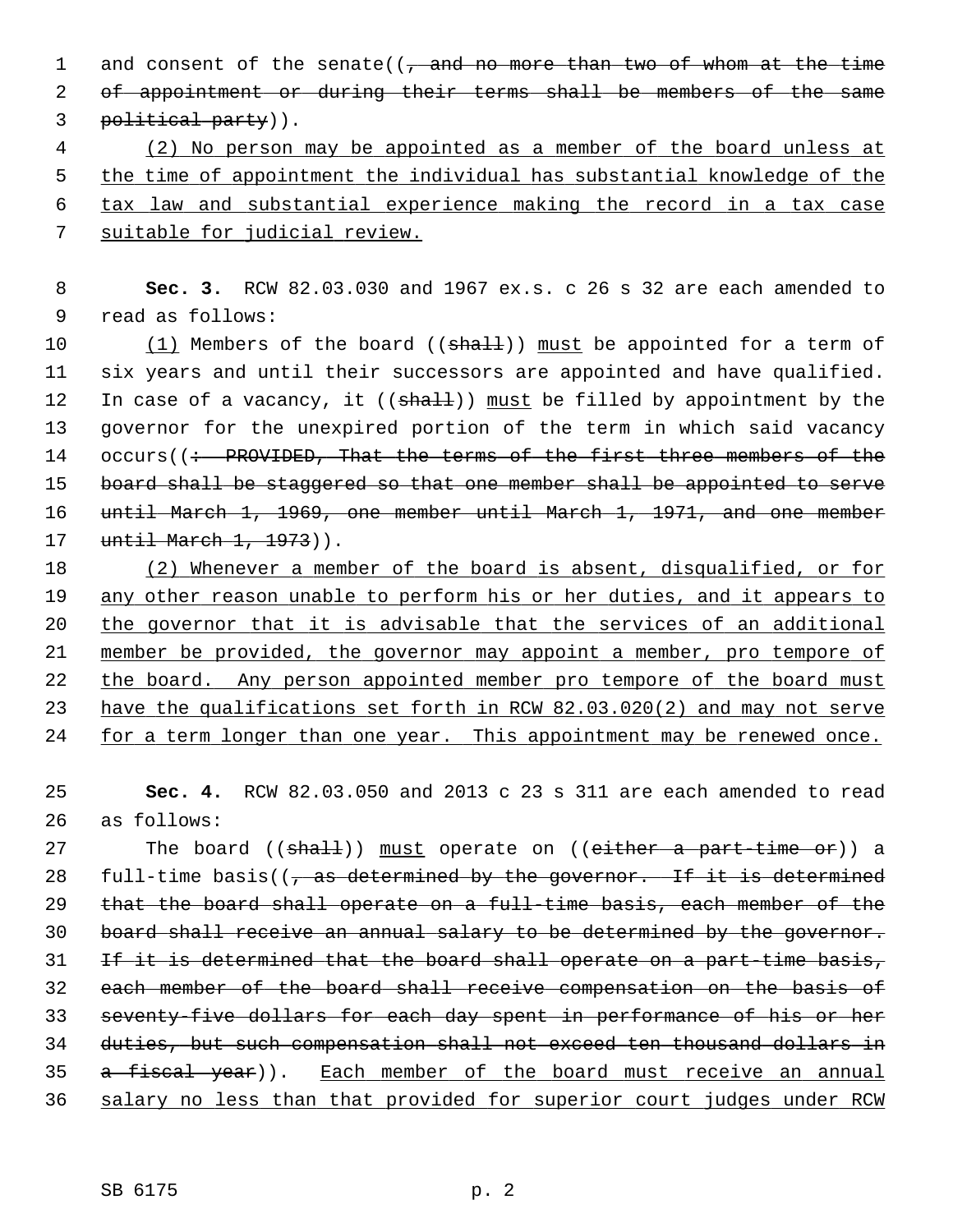1 2.08.092, which salary may not be diminished during the member's term 2 of appointment except to the extent such reduction applies to all 3 superior court judges. Each board member ((shall)) must receive 4 reimbursement for travel expenses incurred in the discharge of his or 5 her duties in accordance with RCW 43.03.050 and 43.03.060 as now 6 existing or hereafter amended.

# 7 **LOCATION OF THE BOARD**

 8 **Sec. 5.** RCW 82.03.090 and 1967 ex.s. c 26 s 38 are each amended to 9 read as follows:

10  $(1)$  The principal office of the board  $((shall))$  must be at the 11 state capital, but it may sit or hold hearings at any other place in 12 the state. The board must maintain at least one hearing office where 13 it regularly conducts hearings in both King and Spokane counties.

14 (2) A majority of the board ((shall)) constitutes a quorum for 15 making orders or decisions, promulgating rules and regulations 16 necessary for the conduct of its powers and duties, or transacting 17 other official business, and may act though one position on the board 18 be vacant. One or more members may hold hearings and take testimony to 19 be reported for action by the board when authorized by rule or order of 20 the board. The board ( $(\text{shalt})$ ) must perform all the powers and duties 21 specified in this chapter or as otherwise provided by law.

#### 22 **FILING FEES**

23 NEW SECTION. **Sec. 6.** A new section is added to chapter 82.03 RCW 24 to read as follows:

25 (1) A party electing a formal hearing pursuant to RCW 82.03.140 or 26 82.03.190, must pay to the clerk of the board a fee in the amount of 27 two hundred fifty dollars within thirty days of filing a notice of 28 appeal or a notice of intent that the hearing be held pursuant to 29 chapter 34.05 RCW.

30 (2) A party electing an informal hearing pursuant to RCW 82.03.140 31 or 82.03.190, must pay to the clerk of the board a fee in the amount of 32 fifty dollars within thirty days of filing a notice of appeal.

33 (3) The board may waive the fees provided for in subsections (1)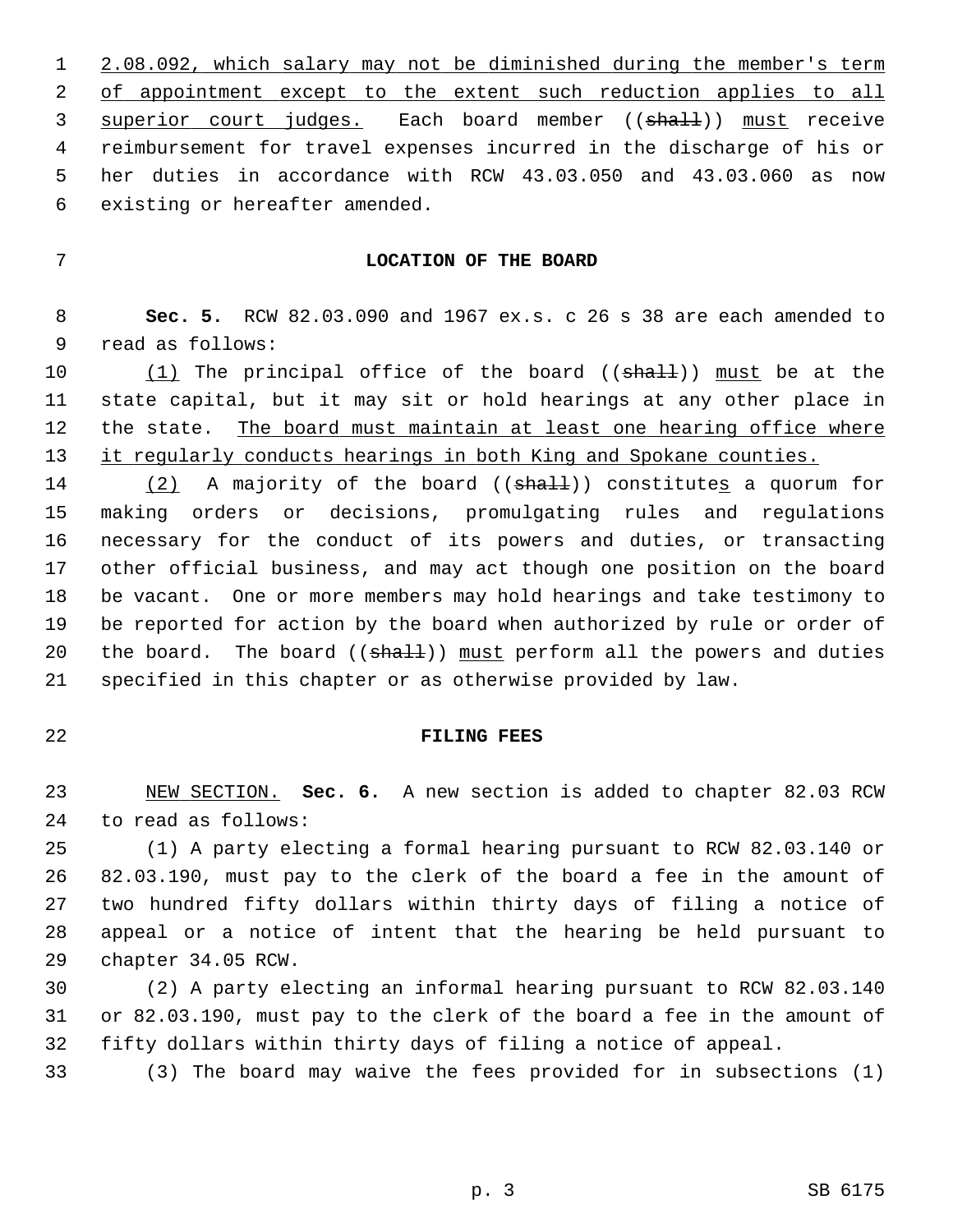1 and (2) of this section upon affidavit by a party that the party is 2 unable to pay the fee due to financial hardship.

 3 (4) If a party does not pay the fees provided for in subsections 4 (1) and (2) of this section or file an affidavit of financial hardship 5 pursuant to subsection (3) of this section within forty-five days of 6 filing a notice of appeal, the board must dismiss the case.

 7 (a) The board must notify the party at least ten days in advance of 8 the deadline that it will dismiss the case unless the party pays the 9 fee or files an affidavit of financial hardship.

10 (b) If the board fails to notify the party in writing at least ten 11 days in advance of the forty-fifth day, the party will have ten days 12 from the date on which the board notifies the party in writing to pay 13 the fee or file an affidavit of financial hardship.

14 (5) If a party does not pay the fee provided for in subsection (1) 15 of this section or file an affidavit of financial hardship pursuant to 16 subsection (3) of this section within forty-five days of filing a 17 notice of intent that the hearing be held pursuant to chapter 34.05 18 RCW, the notice must be considered untimely.

19 (a) The board must notify the party at least ten days in advance of 20 the deadline that it will not hear the case pursuant to chapter 34.05 21 RCW unless the party pays the fee or files an affidavit of financial 22 hardship.

23 (b) If the board fails to notify the party in writing at least ten 24 days in advance of the forty-fifth day, the party will have ten days 25 from the date on which the board notifies the party in writing to pay 26 the fee or file an affidavit of financial hardship.

27 **Sec. 7.** RCW 84.08.130 and 1998 c 54 s 3 are each amended to read 28 as follows:

29 (1) Any taxpayer or taxing unit feeling aggrieved by the action of 30 any county board of equalization may appeal to the board of tax appeals 31 by filing with the board of tax appeals in accordance with RCW 1.12.070 32 a notice of appeal within thirty days after the mailing of the decision 33 of such board of equalization, which notice  $((shall))$  must specify the 34 actions complained of; and in like manner any county assessor may 35 appeal to the board of tax appeals from any action of any county board 36 of equalization. ((There shall be no fee charged for the filing of an 37 appeal.)) The board ((shall)) must transmit a copy of the notice of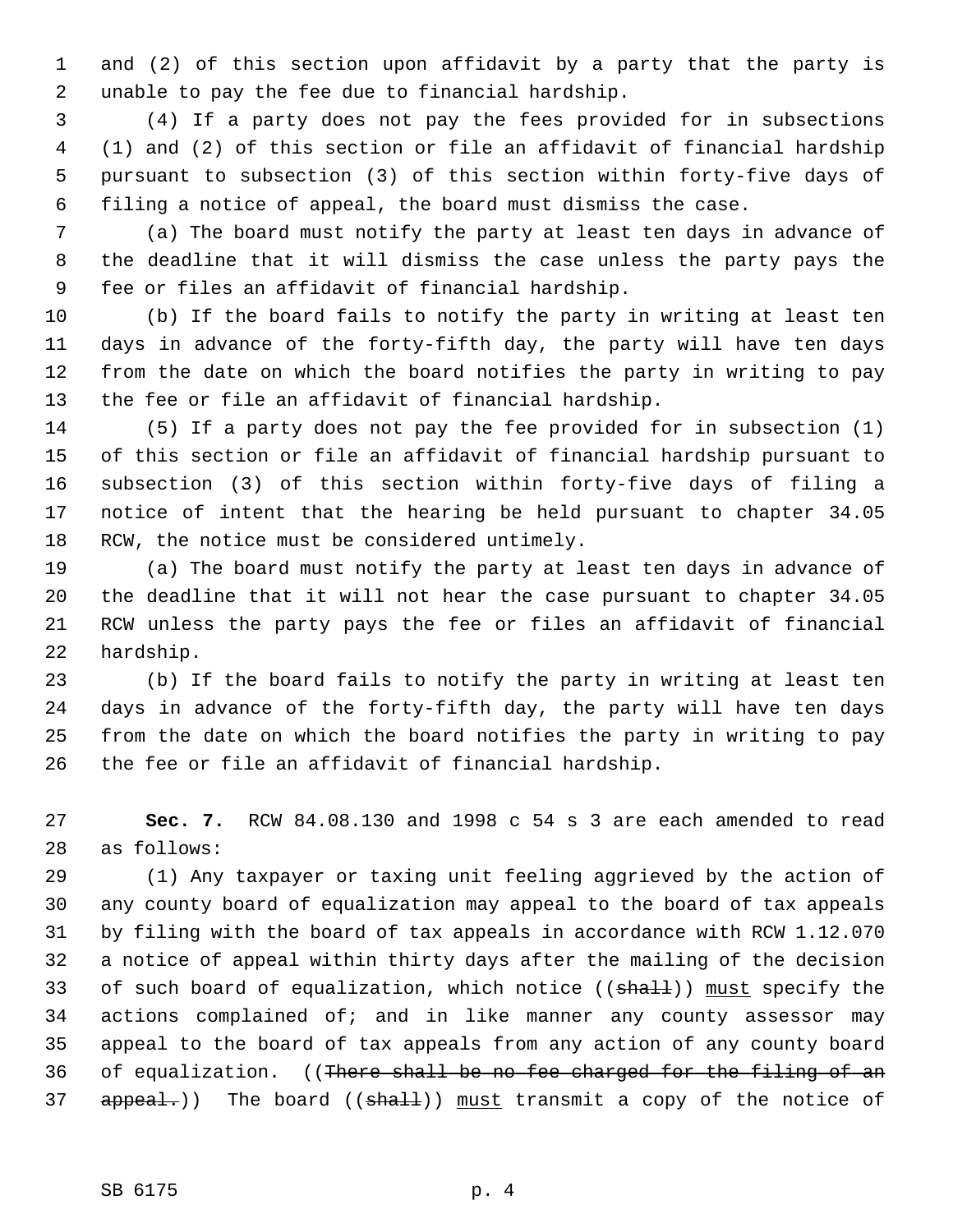1 appeal to all named parties within thirty days of its receipt by the 2 board. Appeals ((which)) that are not filed as provided in this 3 section ((shall)) must be dismissed. The board of tax appeals 4 ((shall)) must require the board appealed from to file a true and 5 correct copy of its decision in such action and all evidence taken in 6 connection therewith, and may receive further evidence, and  $((\text{sha11}))$ 7 must make such order as in its judgment is just and proper.

 8 (2) The board of tax appeals may enter an order, pursuant to 9 subsection (1) of this section, that has effect up to the end of the 10 assessment cycle used by the assessor, if there has been no intervening 11 change in the value during that time.

### 12 **STAY OF COLLECTION OF ASSESSMENTS**

13 NEW SECTION. **Sec. 8.** A new section is added to chapter 82.03 RCW 14 to read as follows:

15 (1) The board may stay collection of any assessment or additional 16 assessment of the department, or any part thereof, on petition of the 17 taxpayer.

18 (2) The board must establish rules governing the circumstances and 19 conditions under which collection will be stayed. The board may impose 20 interest on the amount of any assessment for which collection is 21 stayed.

22 (3) Interest imposed under this section is in addition to the 23 interest imposed under other provisions of law. The interest rate may 24 be adjusted on the first day of January of each year.

25 (4) The board must adopt the rules required by subsection (2) of 26 this section no later than December 1, 2014.

### 27 **AWARD OF FEES AND COSTS**

28 NEW SECTION. **Sec. 9.** A new section is added to chapter 82.03 RCW 29 to read as follows:

30 (1) In a formal hearing, the board must award fees and other 31 expenses to the prevailing party, including reasonable attorneys' fees, 32 unless the board finds that (a) both parties prevailed on significant 33 issues, or (b) the circumstances of the appeal make an award unjust. 34 A party seeking review must be considered a prevailing party if the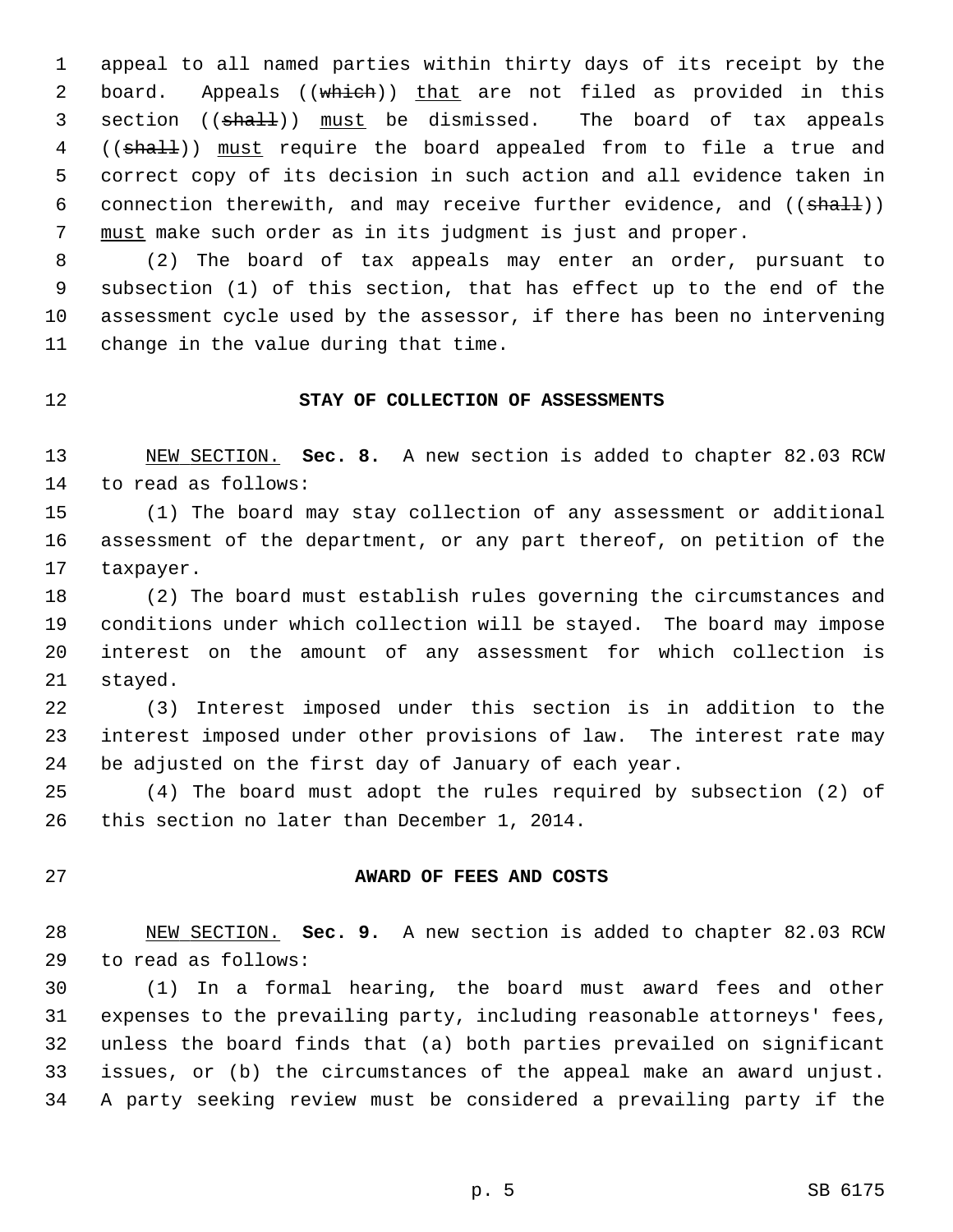1 party obtained relief on a significant issue that achieves some benefit 2 that the party sought. A party opposing review must be considered the 3 prevailing party if the board affirms the determination, order, or 4 decision under review on a significant issue.

 5 (2) The amount awarded to a prevailing party under subsection (1) 6 of this section may not exceed fifty thousand dollars. If two or more 7 prevailing parties join in an action, the award in total may not exceed 8 fifty thousand dollars.

 9 (3) The amount awarded to a prevailing party under subsection (1) 10 of this section may not exceed five hundred dollars if:

11 (a) The opposing party is a qualified party under RCW 4.84.340(5); 12 or

13 (b) The prevailing party elected to convert an informal hearing to 14 a formal hearing pursuant to RCW 82.03.140 or 82.03.190.

15 (4) The board, in its discretion, may reduce the amount to be 16 awarded pursuant to subsection (1) of this section, or deny any award, 17 to the extent that a prevailing party during the course of the 18 proceedings engaged in conduct that unduly or unreasonably protracted 19 the final resolution of the matter in controversy.

20 (5) For purposes of this section, "fees and other expenses" 21 includes the reasonable expenses of expert witnesses, the reasonable 22 cost of a study, analysis, appraisal report, test, or project that is 23 found by the board to be necessary for the preparation of the party's 24 case, and reasonable attorneys' fees. Reasonable attorneys' fees must 25 be based on the prevailing market rates for the kind and quality of 26 services furnished, except that:

27 (a) No expert witness may be compensated at a rate in excess of the 28 highest rates of compensation for expert witnesses paid by the state of 29 Washington; and

30 (b) Attorneys' fees may not be awarded in excess of two hundred 31 fifty dollars per hour unless the board determines that an increase in 32 the cost of living or a special factor, such as the limited 33 availability of qualified attorneys for the proceedings involved, 34 justifies a higher fee.

# 35 **MEDIATION CONFERENCES**

SB 6175 p. 6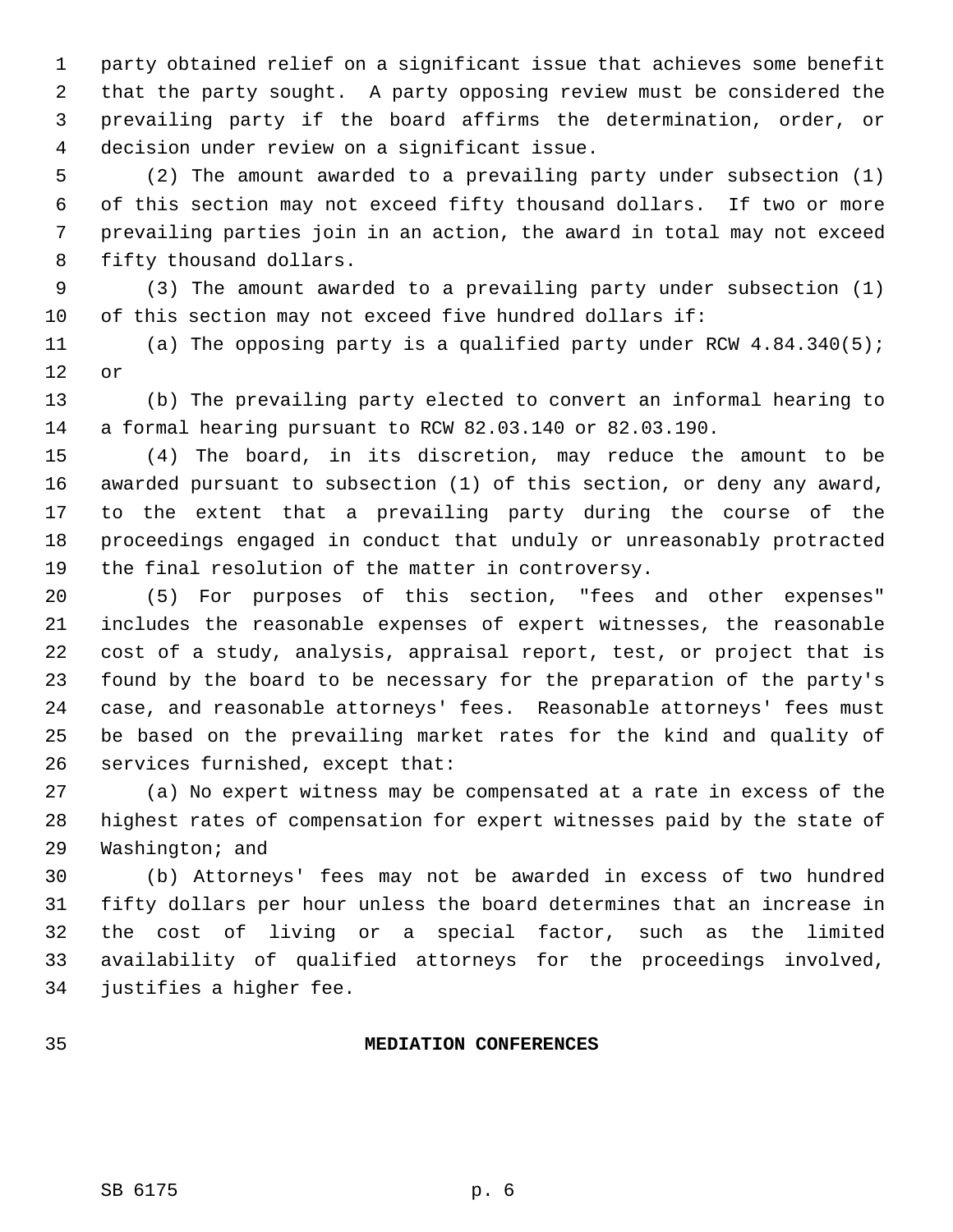1 NEW SECTION. **Sec. 10.** A new section is added to chapter 82.03 RCW 2 to read as follows:

 3 (1) The board must establish practices and procedures for 4 conducting mediation conferences between parties. The board must adopt 5 rules establishing the practices and procedures for conducting 6 mediation conferences by December 1, 2014.

 7 (2) A party may request a mediation conference at any time up to 8 thirty days before the hearing.

9 (3) The board may not make mediation conferences mandatory.

10 (4) The mediation conference must be conducted by a tax referee who 11 will not participate in the hearing.

12 (5) The board must establish a fee schedule for conducting 13 mediations under subsection (1) of this section by December 1, 2014. 14 The fee schedule must be updated at least every two years to recoup at 15 least sixty percent of the anticipated cost of conducting mediations 16 under subsection (1) of this section.

17 NEW SECTION. **Sec. 11.** A new section is added to chapter 82.03 RCW 18 to read as follows:

19 Any taxpayer having filed a petition for correction of assessment 20 under RCW 82.32.160 or a refund petition under RCW 82.32.170, may 21 request a mediation conference to be held by a tax referee under 22 section 10 of this act.

## 23 **DIRECT REVIEW BY COURT OF APPEALS**

24 **Sec. 12.** RCW 34.05.518 and 2010 c 211 s 15 are each amended to 25 read as follows:

26 (1) The final decision of an administrative agency in an 27 adjudicative proceeding under this chapter may( $\left( \frac{1}{2} \right)$  except as otherwise 28 provided in chapter  $43.21L$  RCW<sub>r</sub>)) be directly reviewed by the court of 29 appeals  $((either))$ :

30 (a) Upon certification by the superior court pursuant to this 31 section  $((\theta \mathbf{r}))$  ;

32 (b) If the final decision is from an environmental board as defined 33 in subsection  $((+3))$   $(4)$  of this section, upon acceptance by the court 34 of appeals after a certificate of appealability has been filed by the 35 environmental board that rendered the final decision; or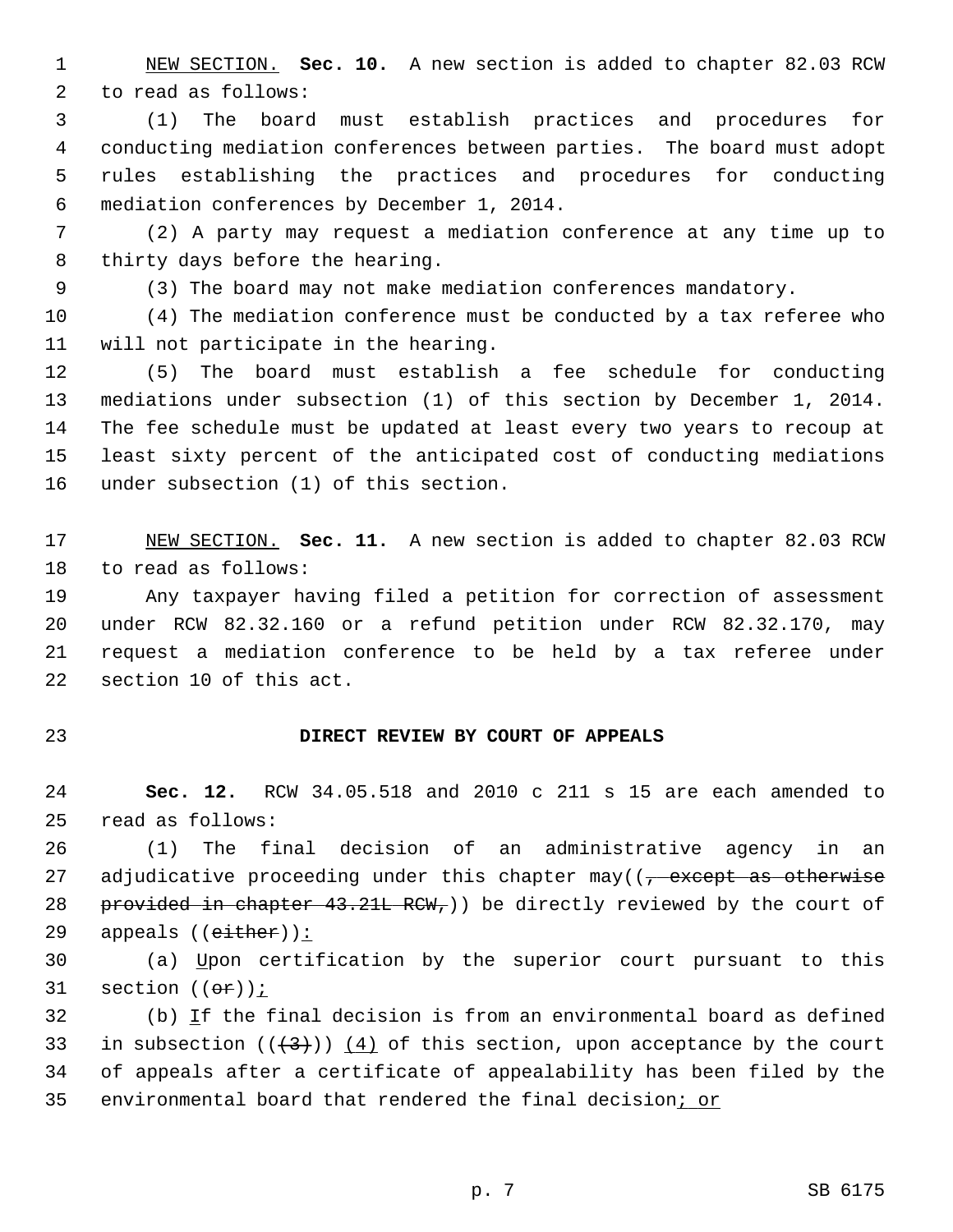1 (c) If the final decision is from the board of tax appeals, upon 2 acceptance by the court of appeals after a certificate of appealability 3 has been filed by the board of tax appeals.

 4 (2) For direct review upon certification by the superior court, an 5 application for direct review must be filed with the superior court 6 within thirty days of the filing of the petition for review in superior 7 court. The superior court may certify a case for direct review only if 8 the judicial review is limited to the record of the agency proceeding 9 and the court finds that:

10 (a) Fundamental and urgent issues affecting the future 11 administrative process or the public interest are involved which 12 require a prompt determination;

13 (b) Delay in obtaining a final and prompt determination of such 14 issues would be detrimental to any party or the public interest;

15 (c) An appeal to the court of appeals would be likely regardless of 16 the determination in superior court; and

17 (d) The appellate court's determination in the proceeding would 18 have significant precedential value.

19 (3) Procedures for certification ((shall)) under this section must 20 be established by court rule.

21  $((+3))$   $(4)(a)$  For the purposes of direct review of final decisions 22 of environmental boards, environmental boards include those boards 23 identified in RCW 43.21B.005 and the growth management hearings board 24 as identified in RCW 36.70A.250.

25 (b) An environmental board may issue a certificate of appealability 26 if it finds that delay in obtaining a final and prompt determination of 27 the issues would be detrimental to any party or the public interest and 28 either:

29 (i) Fundamental and urgent statewide or regional issues are raised; 30 or

31 (ii) The proceeding is likely to have significant precedential 32 value.

33 ( $(\frac{4}{4})$ ) (5) The environmental board (( $\frac{1}{5}$ ) must state in the 34 certificate of appealability which criteria it applied, explain how 35 that criteria was met, and file with the certificate a copy of the 36 final decision.

 $(1, 5)$  (( $(1, 5)$ )) (6) For purposes of direct review of final decisions of the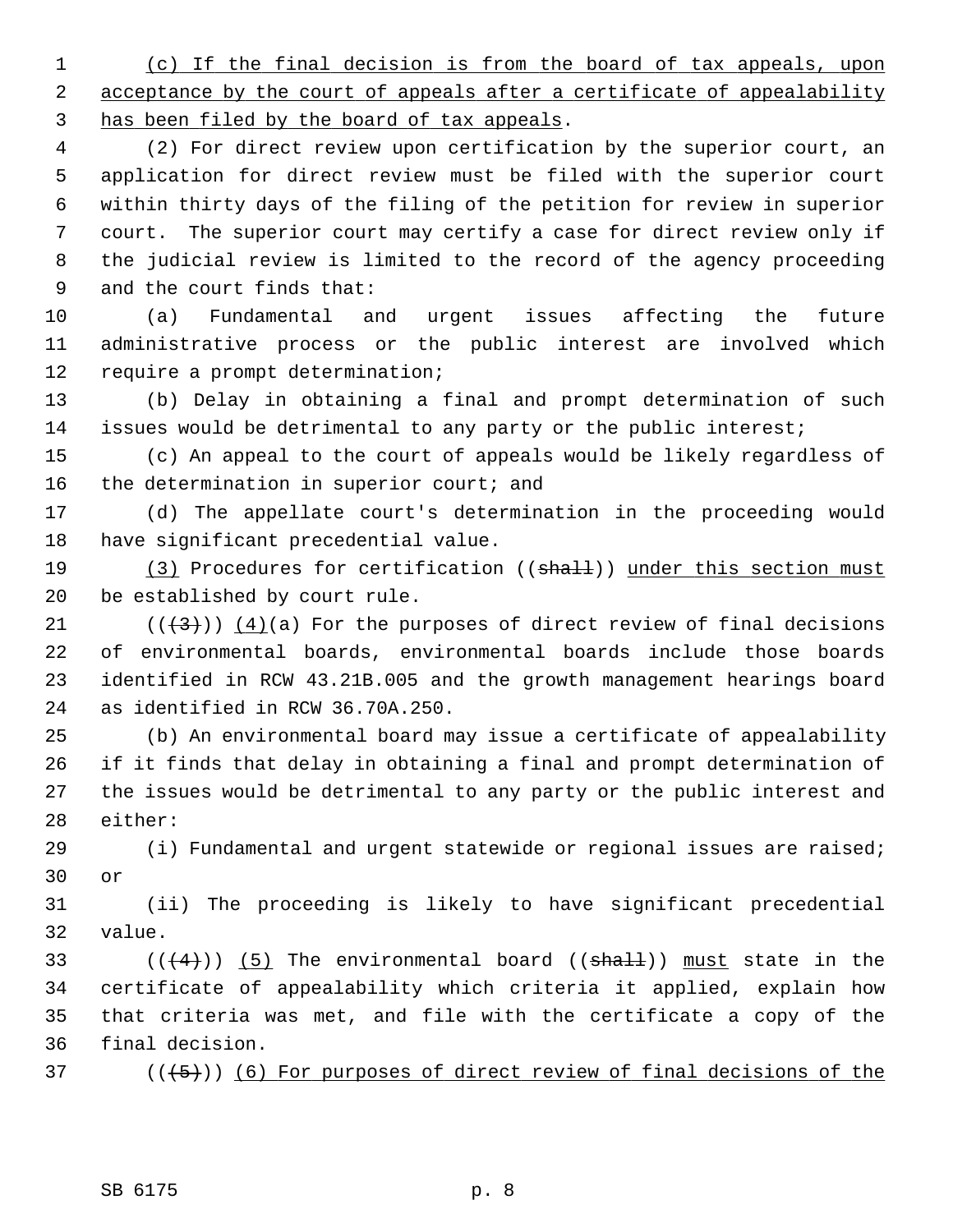1 board of tax appeals, the board of tax appeals must issue a certificate 2 of appealability, unless it finds that:

 3 (a) The proceeding is unlikely to have significant precedential 4 value; or

 5 (b) Direct review by the court of appeals would be detrimental to 6 any party or the public interest.

 (7) If the board of tax appeals denies a request for a certificate of appealability, it must state in its denial which criteria it applied and explain how that criteria supported its decision to deny the 10 request.

11 (8) For an appellate court to accept direct review of a final 12 decision of an environmental board, it ((shall)) must consider the same 13 criteria outlined in subsection  $((+3))$   $(4)$  of this section( $(-$  except 14 as otherwise provided in chapter 43.21L RCW)).

15  $((+6))$  (9) For an appellate court to accept direct review of a 16 final decision of the board of tax appeals, it must consider the same 17 criteria outlined in subsection (5) of this section.

18 (10) The procedures for direct review of final decisions of 19 environmental boards or the board of tax appeals include:

20 (a) Within thirty days after filing the petition for review with 21 the superior court, a party may file an application for direct review 22 with the superior court and serve the board of tax appeals or the 23 appropriate environmental board and all parties of record. The 24 application ((shall)) must request that the board of tax appeals or the 25 environmental board  $((\pm e))$  file a certificate of appealability.

26 (b) If an issue on review is the jurisdiction of the environmental 27 board or the board of tax appeals, the board with jurisdiction may file 28 an application for direct review on that issue.

29 (c) The environmental board (( $shall$  have)) or the board of tax 30 appeals has thirty days to grant or deny the request for a certificate 31 of appealability and its decision ((shall)) must be filed with the 32 superior court and served on all parties of record.

33 (d) If a certificate of appealability is issued, the parties 34 ((shall)) must have fifteen days from the date of service to file a 35 notice of discretionary review in the superior court, and the notice 36 ((shall)) must include a copy of the certificate of appealability and 37 a copy of the final decision.